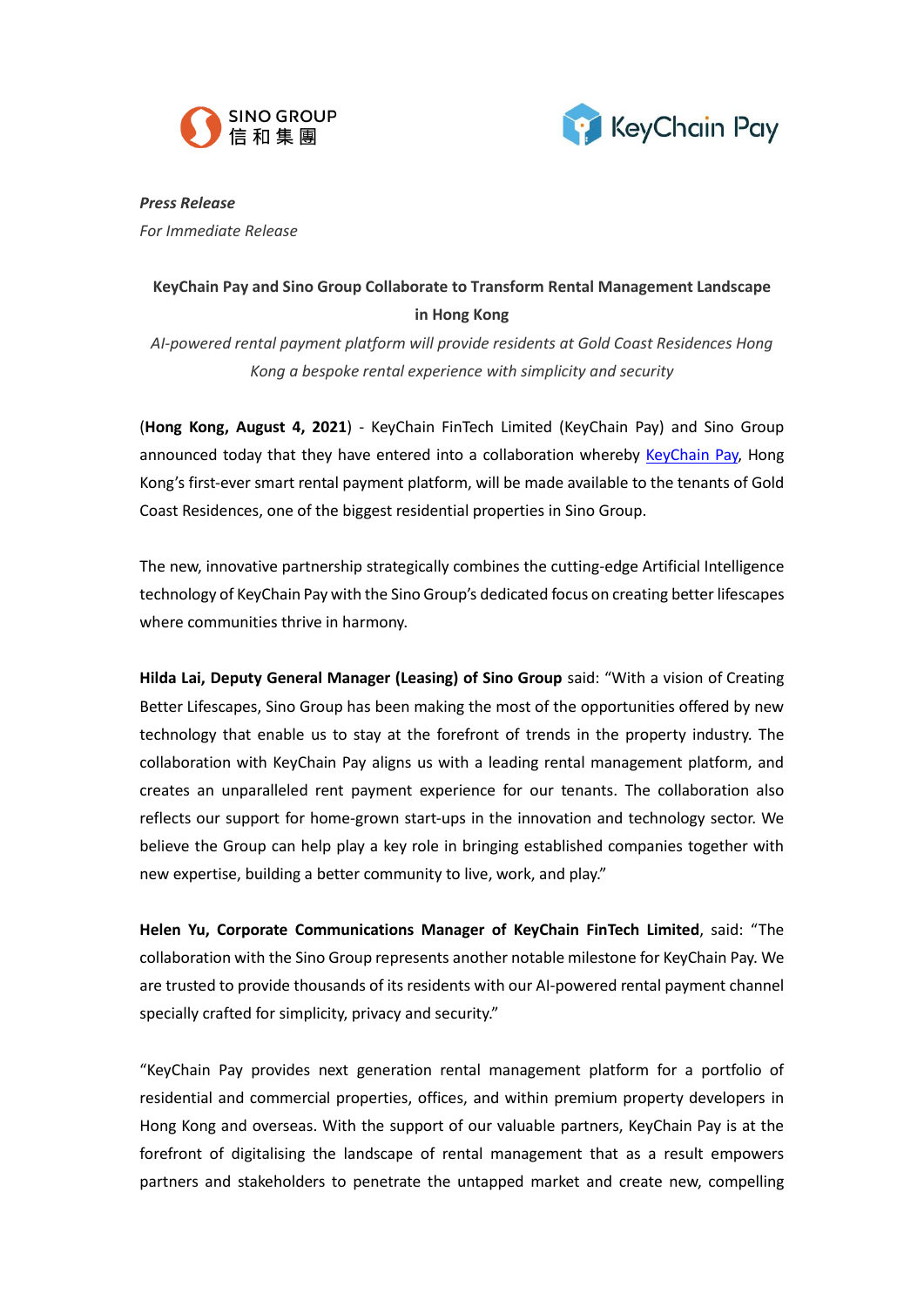



business value."

Designed for industry-specific rental management solution, KeyChain Pay's AI-powered Tenancy Assistant will assist the Group to manage rent payments and undertake comprehensive administration from payment notifications and rent arrear reminders to receipts and monthly statements, making rental management a hassle-free and rest-assured experience. 24/7 real time reporting and analytics on tenant management is also set to help keep business up to date.

The collaboration is being carried out at the Gold Coast Residences Hong Kong. Tenants are welcome to pay their rents with credit and debit cards via KeyChain Pay. The tenants are not only protected by bank-level security measures, but also entitled to whopping cashback and bonuses every dollar they pay via KeyChain Pay.

###



Photo 1: (Left) Ms. Hilda Lai, Deputy General Manager (Leasing) of Sino Group welcomes the launch of KeyChain Pay to accelerate digitalisation in rental management at the Hong Kong Gold Coast Residences. (Right) Ms. Helen Yu, Corporate Communications Manager of KeyChain FinTech Limited, says the collaboration with the Sino Group represents a huge opportunity for KeyChain Pay to grow in Hong Kong and beyond.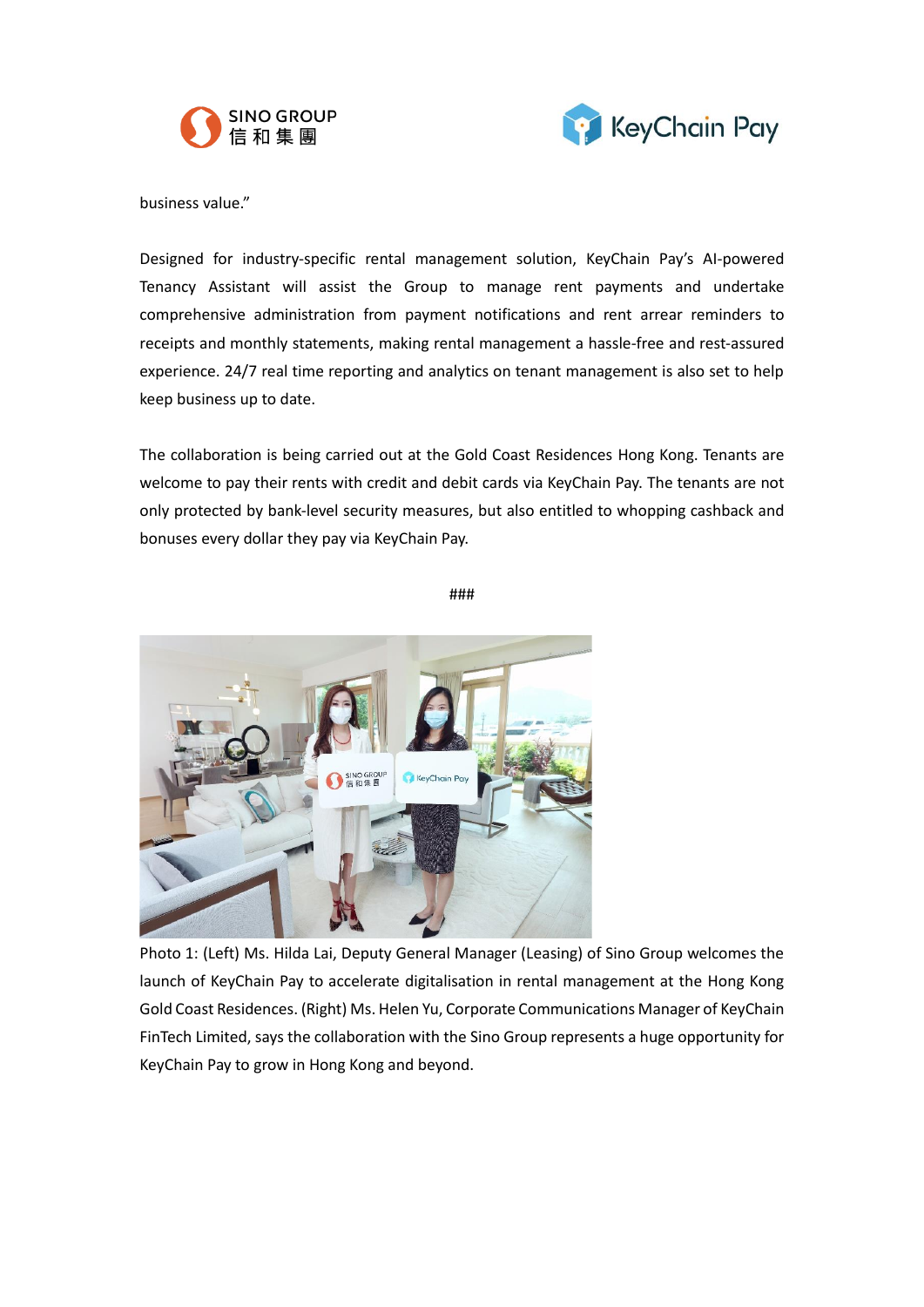





Photo 2: Residents at the Gold Coast Residences Hong Kong are welcomed to pay their rents via KeyChain Pay for an unparalleled and rewarding renting experience.

## **About Sino Group**

Sino Group is one of the leading property developers in Hong Kong. It comprises three listed companies – Sino Land Company Limited (HKSE: 083), Tsim Sha Tsui Properties Limited (HKSE: 0247) and Sino Hotels (Holdings) Limited (HKSE: 1221) as well as private companies held by the Ng Family.

The Group's core business is developing residential, office, industrial and retail properties for sale and investment. In addition to an extensive portfolio in Hong Kong, the Group has footprints in mainland China, Singapore and Australia. The Group has developed over 250 projects, spanning a total plot ratio area of over 84.6 million sq ft. Our core business is complemented by the gamut of property services encompassing management, security and environmental services We are also a key player in hotel and club management as well as car park operations.

With a team of over 11,000 dedicated professionals, we are committed to Creating Better Lifescapes. Lifescape is our vision – to build a better life together, where the community thrives in harmony by embracing green living and wellness, by engaging with all and pursuing meaningful designs, and by seeking innovation while respecting heritage and culture. Committed and together, we create a better community where people live, work and play.

The Group focuses its sustainability efforts on three areas, namely Green Living, Innovative Design, and Community Spirit. Sino Land Company Limited (083) has been a constituent